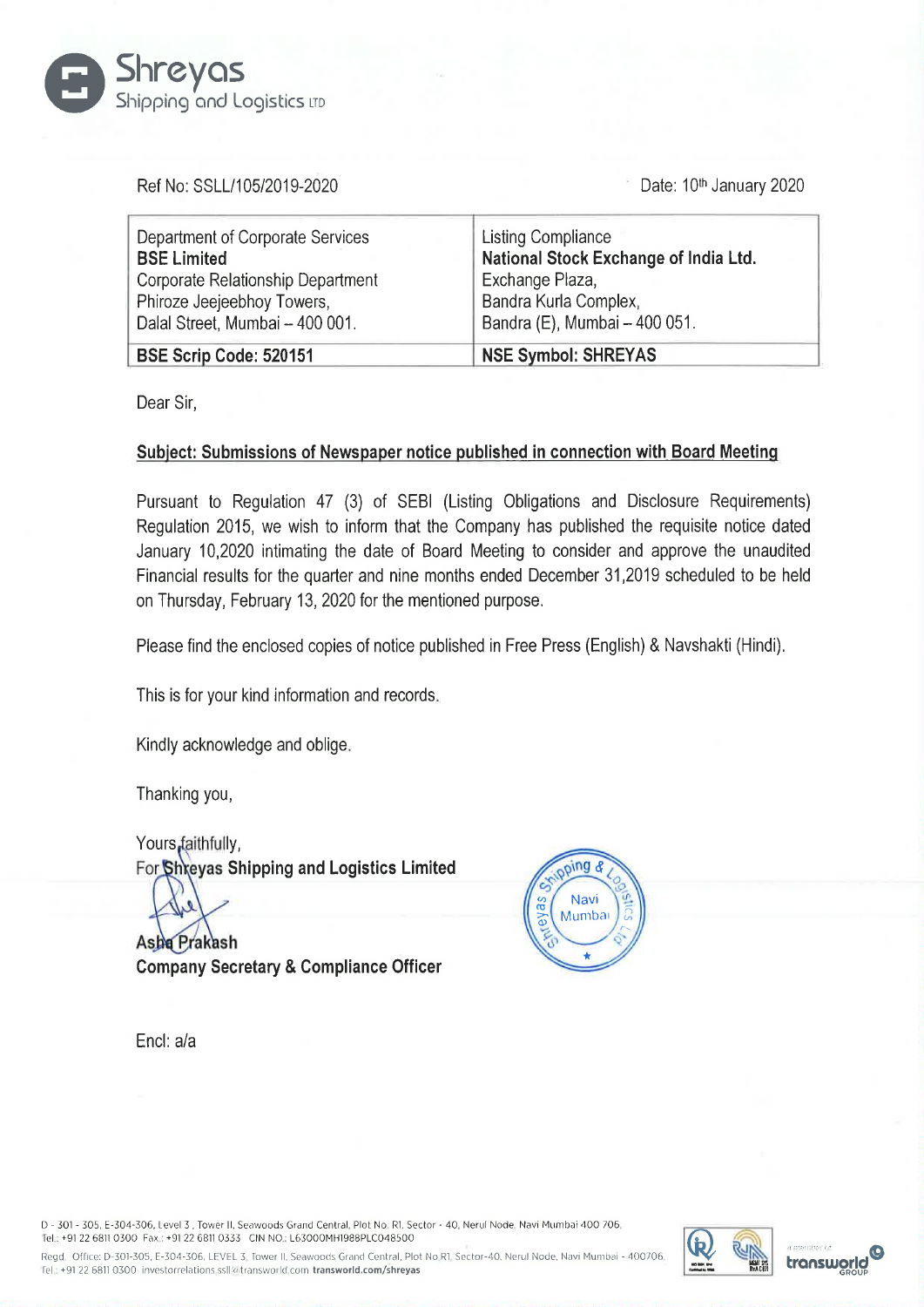THE FREE PRESSJOURNAL

THE FREE P MUMBAI FRIDAY LANUARY 16 2020 WWW. ITECPTEDS JOURNAL IN



Tet: 91 22 6811 0300 Fax: 91 22 687' 0333 CIN Ne.: LGGO00MH 1968PLC048500 Ernalt: investorrelations.sslk@dransworld.com

Website: https://www.transworld.com/shreyas-shipping-and-logistics.html

## NOTICE

Notice is hereby given pursuant to requirement of Regulation 29, read with Regulation 33 and 47 of the SEBI (Listing Obligations and Disclosure Requirements) Regulations, 2015, that tha meeting of the Board of Directors of tha Company will be held on Thursday, 13° February, 2020 inter-alia, to consider and approve the unaudéed financial results of the Company for the quarter and nine months ended 31" December, 2019. THE FREE PINUMBALLERDAY LANUARY 10.2020 **EXCEPT**<br> **Shipping ond**<br> **Prophetered Office: D 301-305, Level 3**<br> **Prophetered Office: D 301-305, Level 3**<br> **Propheter 40, Nent Empty Shipping ond**<br> **Propheter 40, Nent Empty Shipp** 

The said notice may be accessed on the Company's website at htips://www.transworld.com/shreyas-shipping-and-legistics.htm! and also on the stock exchange websites at www.bseindia.com and www.nseindia.com. For Shrayas Shipping and Logistics Limited Sd/-

Place : Mumbai **Asha Prakash** Date : 09" January, 2020 Company Secretary & Compliance Officer